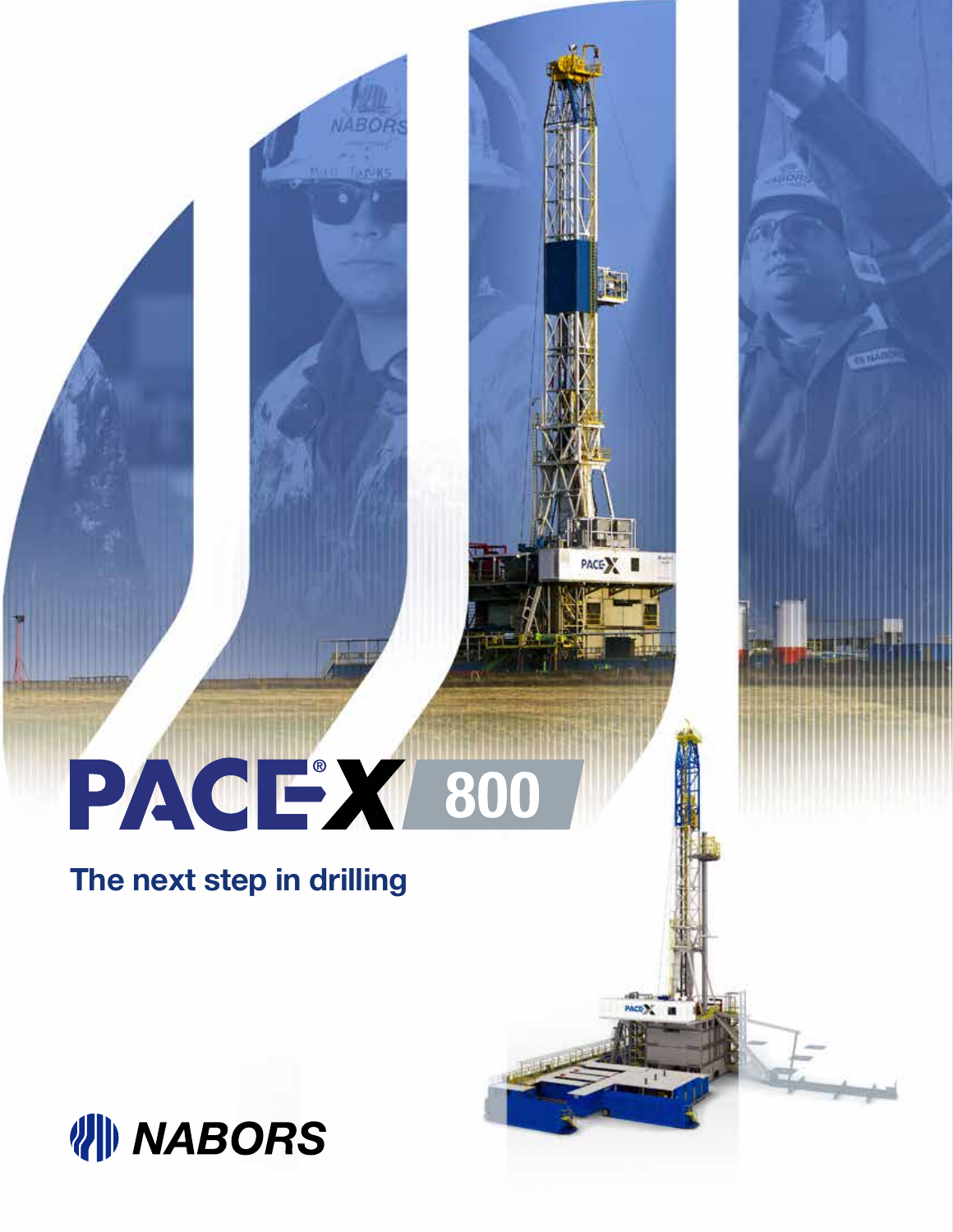## *You spoke*

**At Nabors, it's our job to anticipate the needs of the oil and gas industry–a rig today, and a rig for tomorrow. So when we built our next rig, we defined precise criteria for its design. It reduces high-risk activity during skidding operations. It is configured to meet both the current and future drilling needs of our customers. And it is sustainable, reducing the environmental impact of drilling operations.**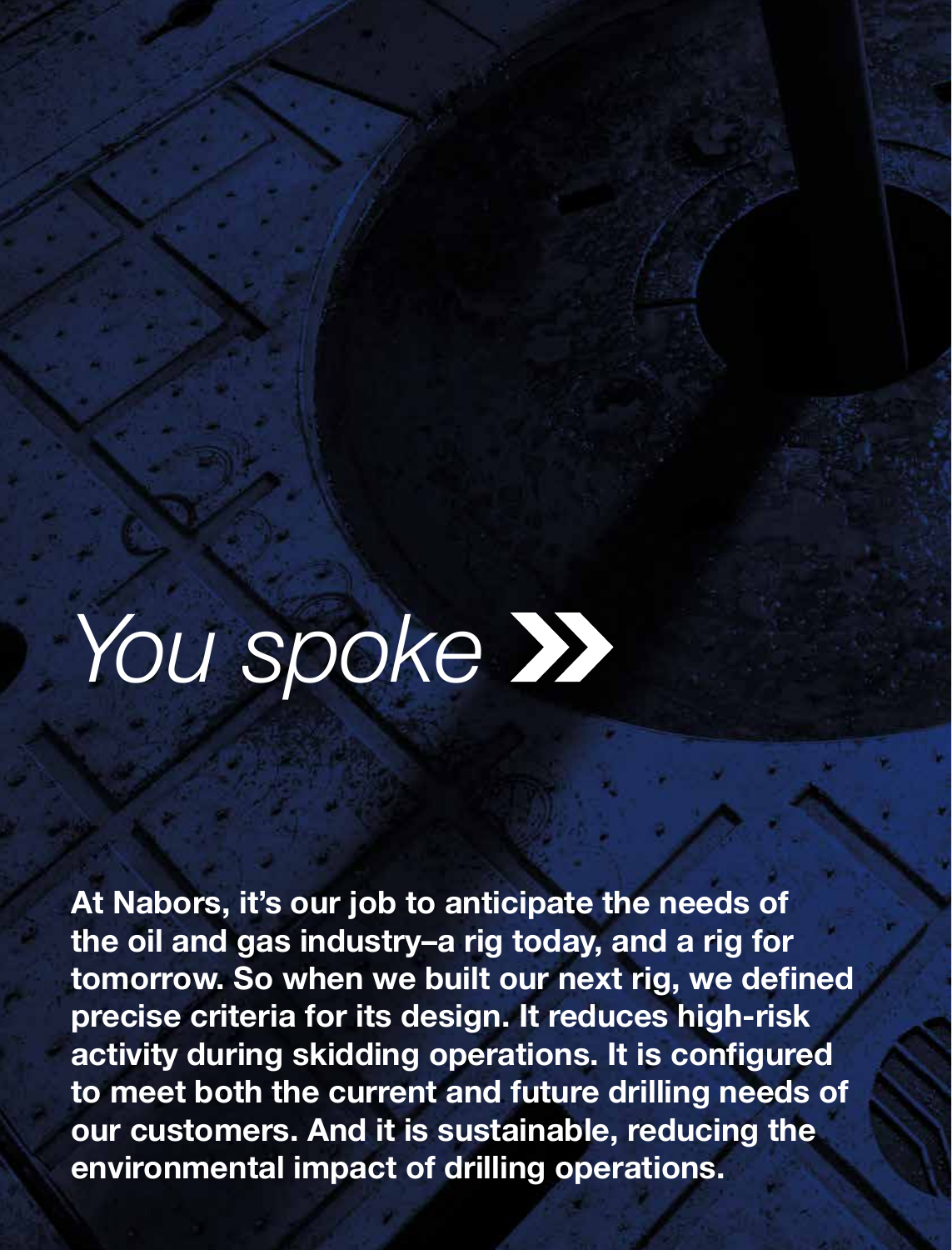## *We listened*

**The result of years of research and engineering expertise, the PACE®-X800 rig is a rig designed for well manufacturing in the Shale Plays. A high-quality rig built with leading-edge technology, its sleek design is a clear reflection of customer demands, internal company requirements and Nabors' worldwide drilling experience.**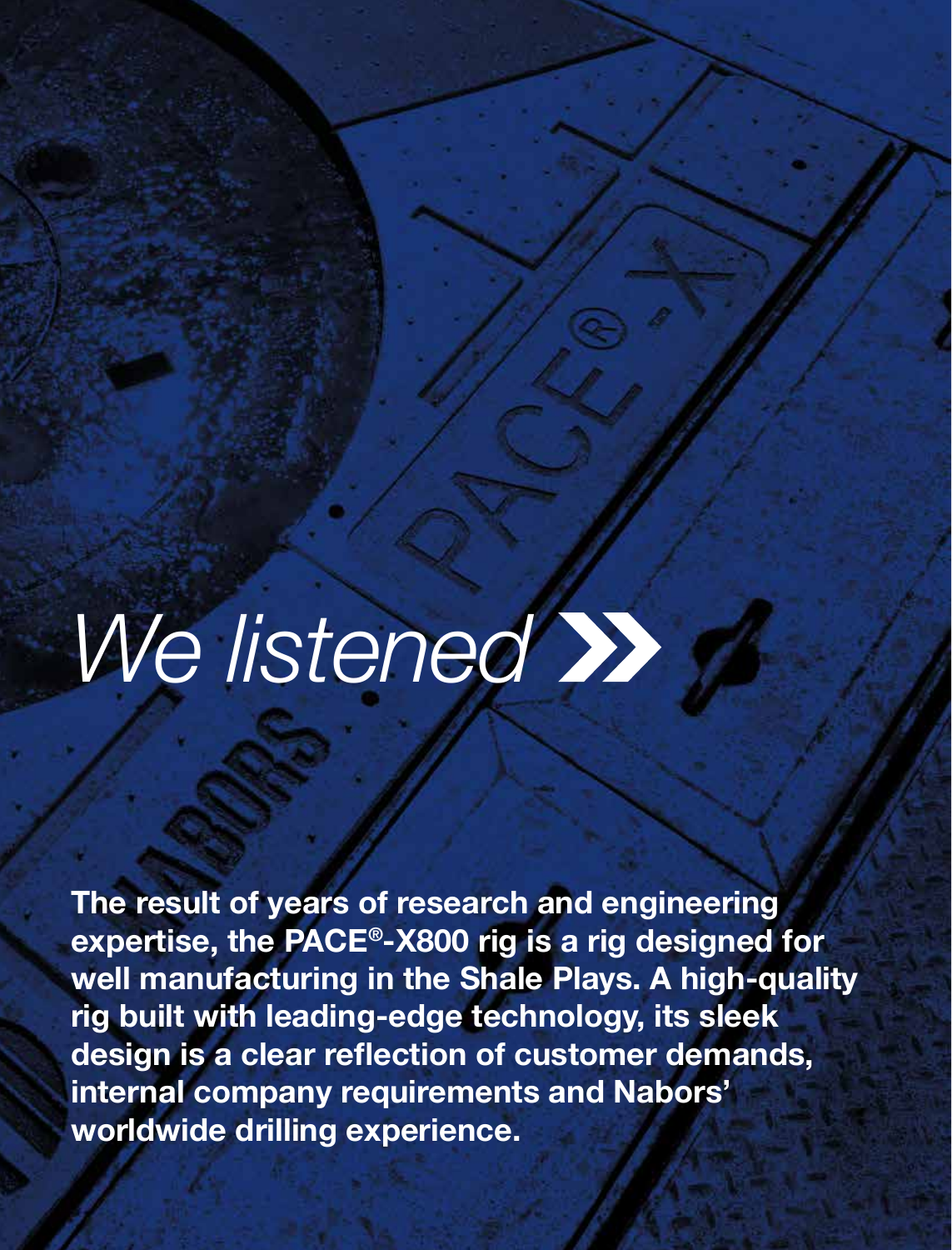# The future is here. >>

**With a design optimized for drilling multiple wells on a single pad, the PACE®-X800 rig is capable of moving in any direction and over existing wellheads. Its modular design enables scalability, providing unparalleled hydraulic horsepower, pressure and torque to be delivered to the bit.**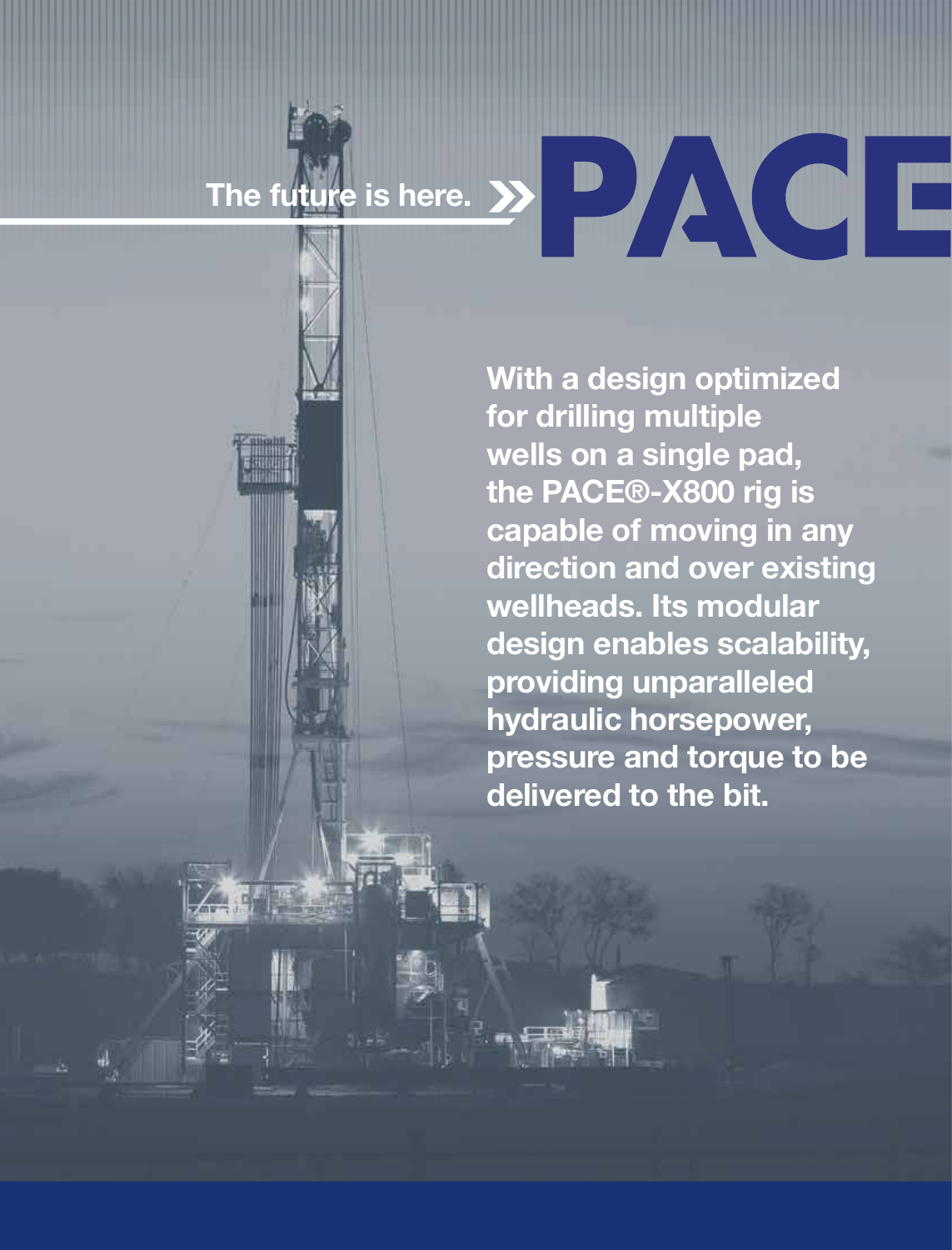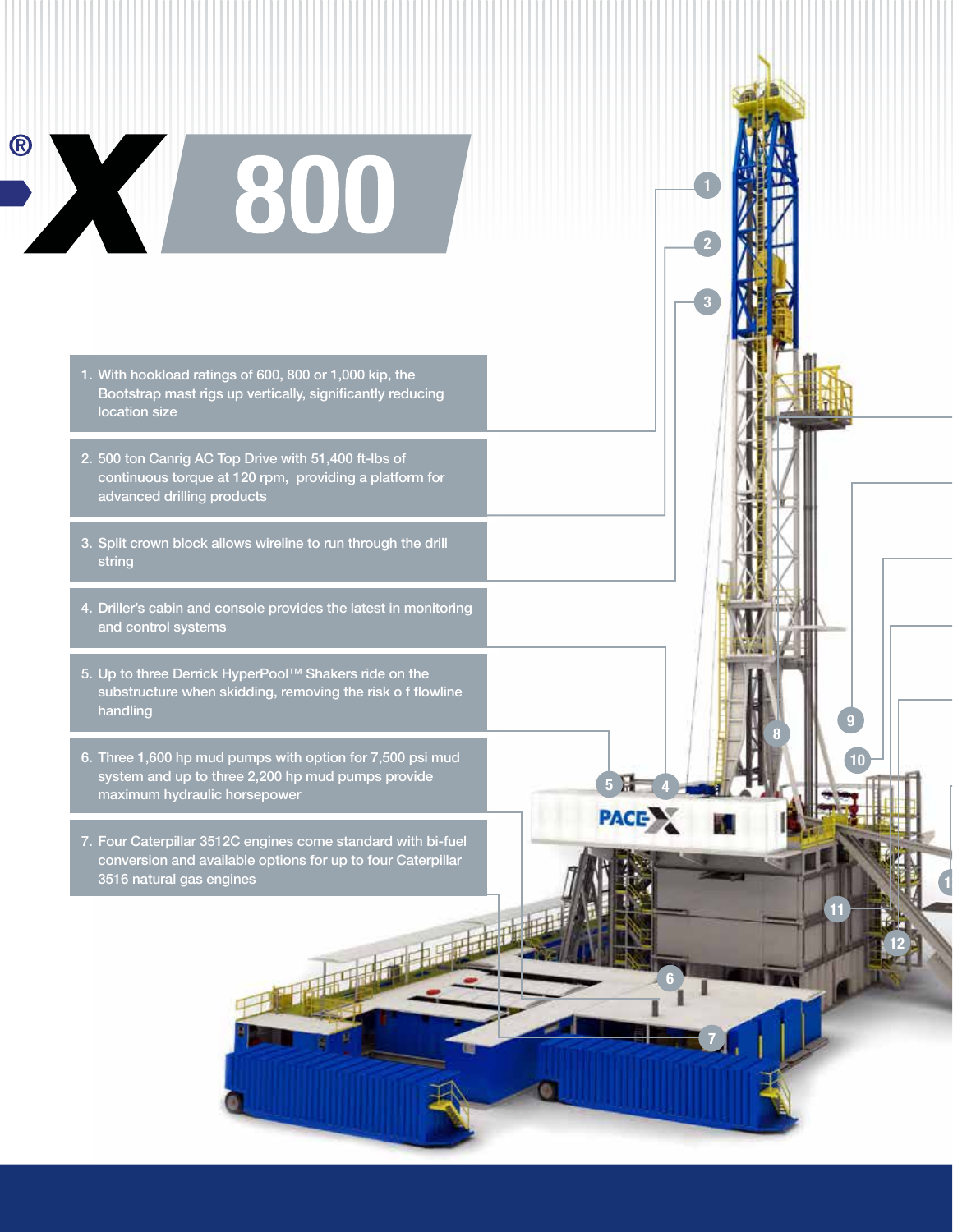

- 8. Rigwatch® 9 instrumentation provides access to Canrig's drilling optimization tools, ROCKit<sup>®</sup> and REVit<sup>™</sup> systems
- 9. Canrig AC Commander™ Drawworks driven by two 1,500 hp motors, allowing the driller precise control
- 10. Choke manifold, mud buster, HPU skid and drill lines spool are mounted on the rig floor moves with the rig when skidding
- 11. BOP trolley system enables batch drilling and reduces flat time when testing and handling the BOP and when skidding
- 12. Accumulator is embedded in substructure behind blast-resistant walls, reducing the need to run hoses across the ground
- 13. Omni-directional walking system integrated into the substructure, allowing the rig to skid on both the X and Y axes, thereby eliminating any rig-up and rig-down of the system

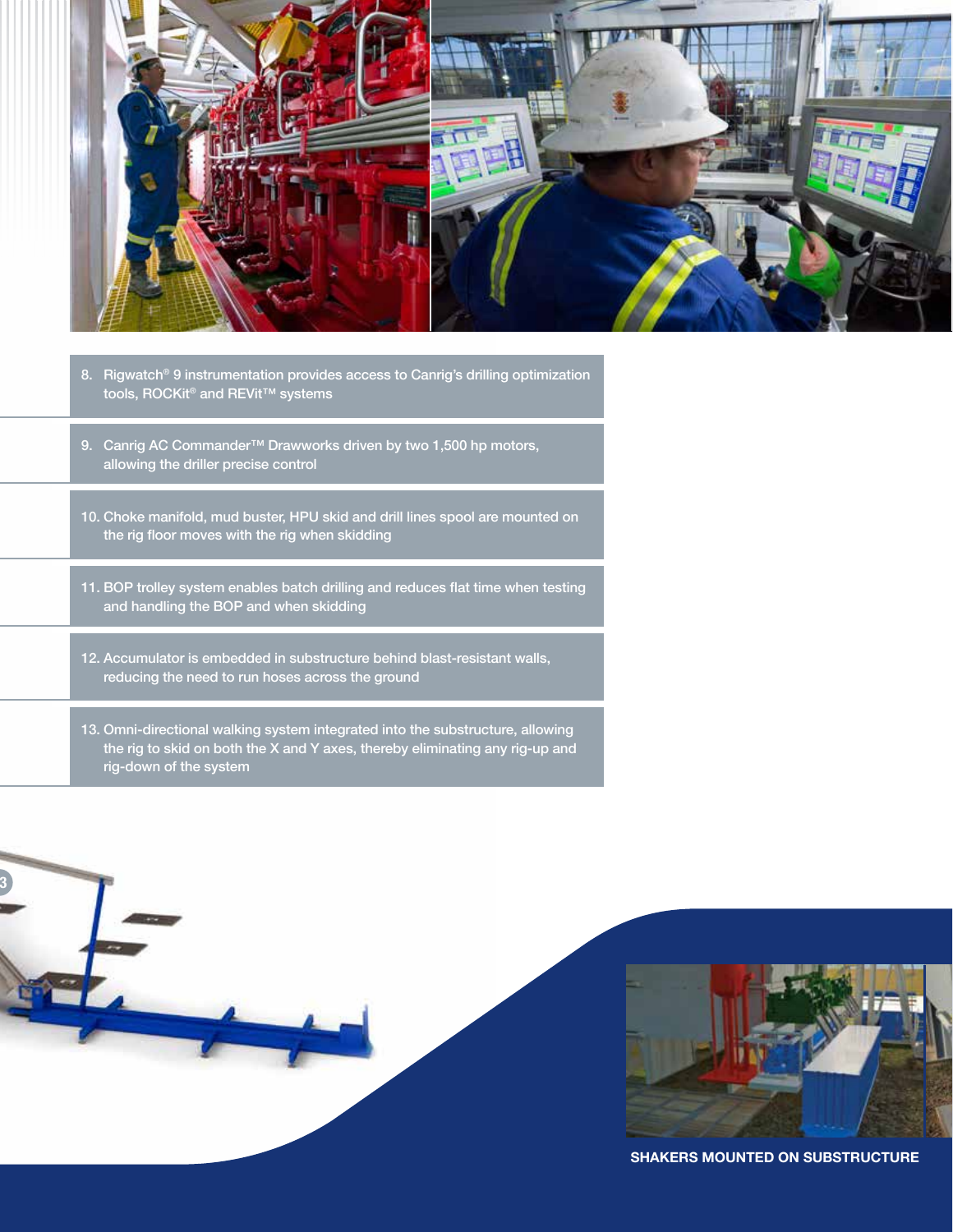

### **ADDITIONAL FEATURES**

- "Side Saddle" substructure features a 16w x 26h clearance area, which optimizes batch drilling while allowing the rig to easily walk over existing wellheads
- One-fifth the permit loads of a traditional rig, allowing for rig equipment to be moved at night or on weekends and holidays
- Setback capacity of over 30,000 ft. of five-inch drill pipe or 25,000 ft. of 5 7/8" drill pipe
- Fewer plugs and cables due to the split VFD design and distributed power systems
- Closed loop compatible mud system, reducing cuttings handling
- Third-party cement line and centrifuges can be integrated into the rig design, minimizing rig-up time
- Festoon electrical umbilical system allows skidding in both the X and Y axes through plug-andplay festoon extensions
- Large rig floor with below-deck storage enables an efficient and safe rig floor that readily accepts storage of a CRT (Casing Running Tool)
- Winterized design can easily be "de-winterized"
- Modular design allows unparalleled hydraulic horsepower, pressure and torque to be delivered to the bit
- Designed to allow "Quads" configuration. This unique feature allows pipe to be made up in 4 joints per stand. Resulting in greatly improved tripping and drilling efficiency as well as the ability to make up and stand back production casing.



**WALKING SYSTEM INTEGRATED INTO SUBSTRUCTURE**

**BOP TROLLEY ENABLES BATCH DRILLING**

**CHOKE MANIFOLD ON RIG FLOOR**